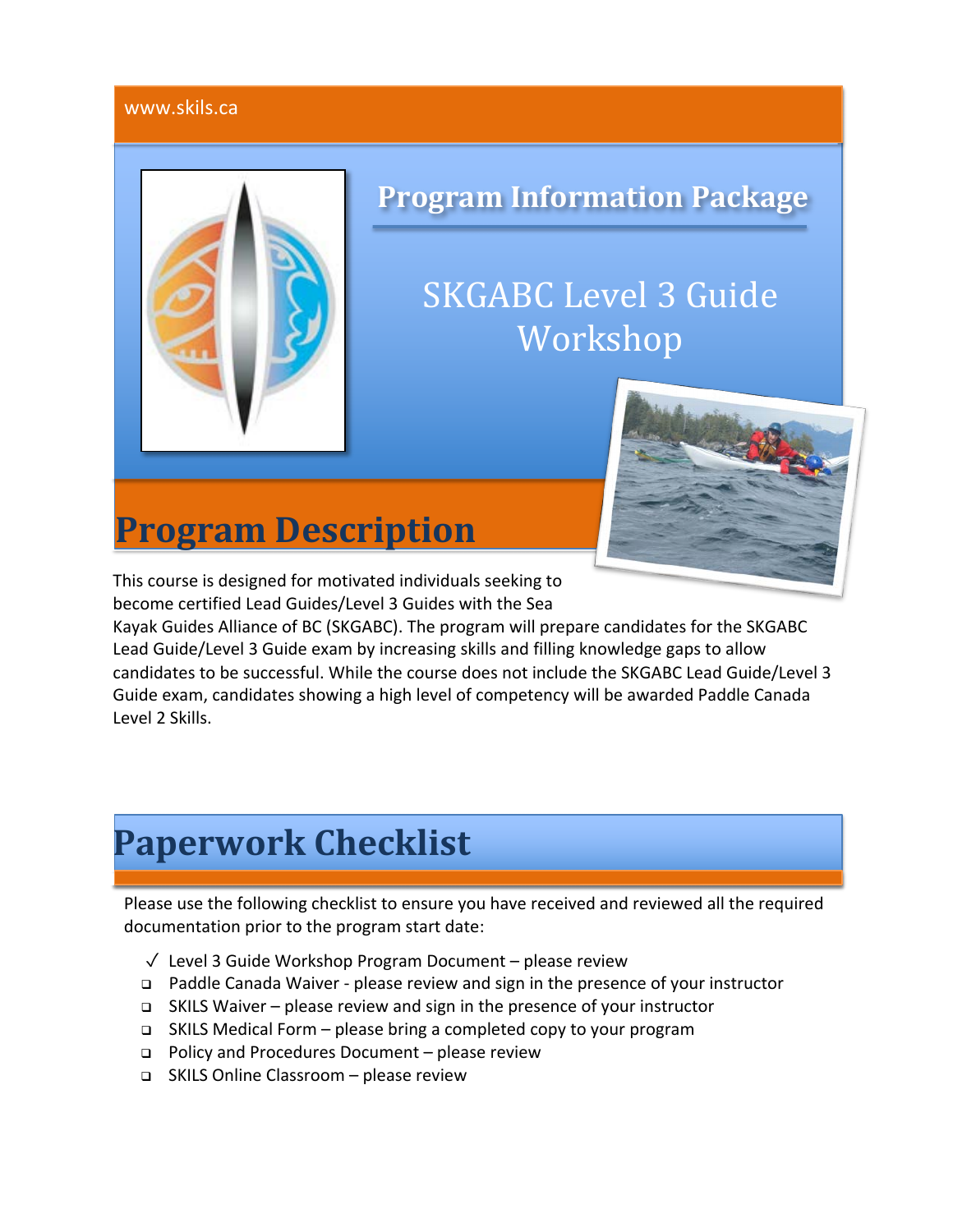# **Program Logistics**

### **Prerequisites**

Interested candidates should have extensive (over 50 days) previous sea kayak guiding experience and be already certified as an Assistant Overnight Guide or as a Level 2 Guide. If you do not meet these prerequisites, and are interested in challenging this program, please make arrangements to take appropriate training before this course. Please note that this course is very intense as well as mentally and physically demanding.



### **Our Classroom**

Clayoquot Sound will be our classroom. These stretches of coastline are varied and offer the diversity we need to complete our training. We will experience some of its diversity as we paddle in currents, surf, navigate, and lead scenarios.

### **What SKILS Provides**

The cost of the program includes instruction, instruction manuals, Paddle Canada fees, and camping fees. We will also provide:

- Group First aid kit
- Group tarp
- Flares
- Course learning materials

### **List of Required Gear**

You are responsible for bringing the following:

- <sup>q</sup> Kayak
- <sup>q</sup> Kayak accessories
- <sup>q</sup> Meals for the 3 days
- <sup>q</sup> Water
- $\Box$  Extra snacks
- <sup>q</sup> Immersion Clothing
- **p** Personal camping gear
	- o Tent
	- o Sleeping bag
	- o Clothes
	- o Dry bags
- <sup>q</sup> Transportation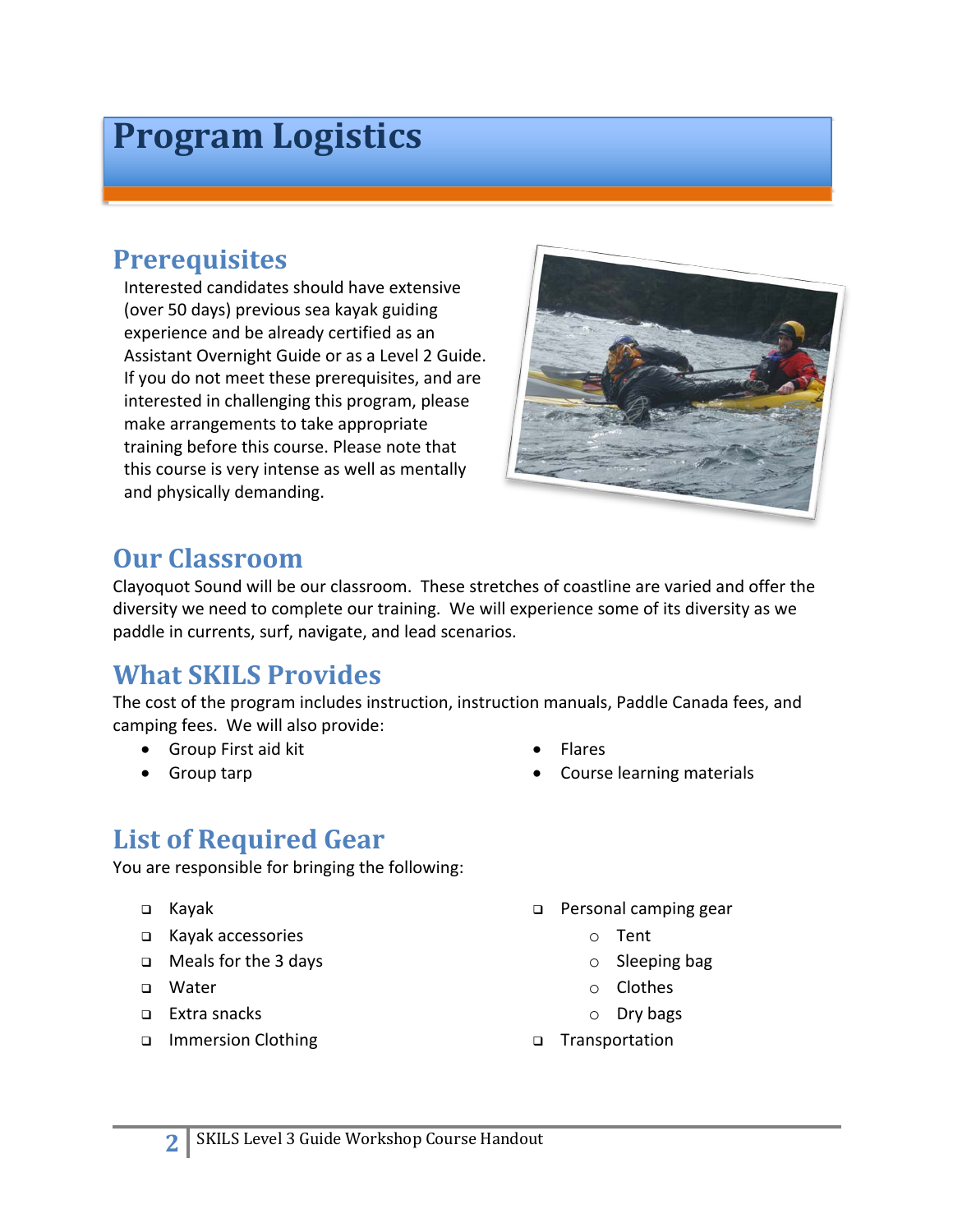#### **Equipment**

Below is a detailed packing list for kayak touring for you to review if you are not sure what to bring. Please do not bring cotton clothing. \* indicates optional items

#### *Immersion Clothing*

During this program we will spend lots of time in wind, waves, and currents as well as engage in several extended incident scenarios. As a consequence, we will spend a lot of time wet, in the water, and on beaches; please bring lots of immersion clothing. You must have a dry suit or wet suit for the course. Immersion clothing includes:

- A wet suit and paddling jacket, or a dry suit, suitable for extended cold-water immersion on the west coast. You will be paddling in this gear for extended periods of time, so make sure it fits well.
- Neoprene booties or other immersion footwear
- Paddling gloves or poggies

#### *Kayaking Equipment*

- Sea worthy kayak your kayak must have positive buoyancy and be able to carry enough gear for 3 days.
- Paddle
- Sprayskirt
- Spare paddle
- PFD Canadian Coast Guard approved
- Whistle
- Hand pump

#### *Navigation Equipment*

- 2 pencils for chart work
- Chart case large Ziplocs will work, but not very well

#### *Camping Gear*

- Tent
- Sleeping bag  $-3$  season bag with synthetic insulation
- Sleeping mat

#### *Bathroom*

- Toothbrush and toothpaste
- Sunscreen and lip balm with high SPF protection (30 +)
- Toilet paper
- Sea kayak towline  $-$  your towline should be between 5 and 15 metres long and have a quick release.
- Helmet your helmet must be designed for surf kayaking or whitewater kayaking; bicycle helmets don't offer sufficient protection.
- Stirrup  $-4.5$  m loop of buoyant  $3/8$ inch rope
- Paddle float
- Orienteering Compass
- \*Marine Compass
- Tarp with thin cord
- \*Pillow case
- Cooking gear, Food and Water for 3 days
- Small first aid kit
- Camp towel
- Pads and/or Tampons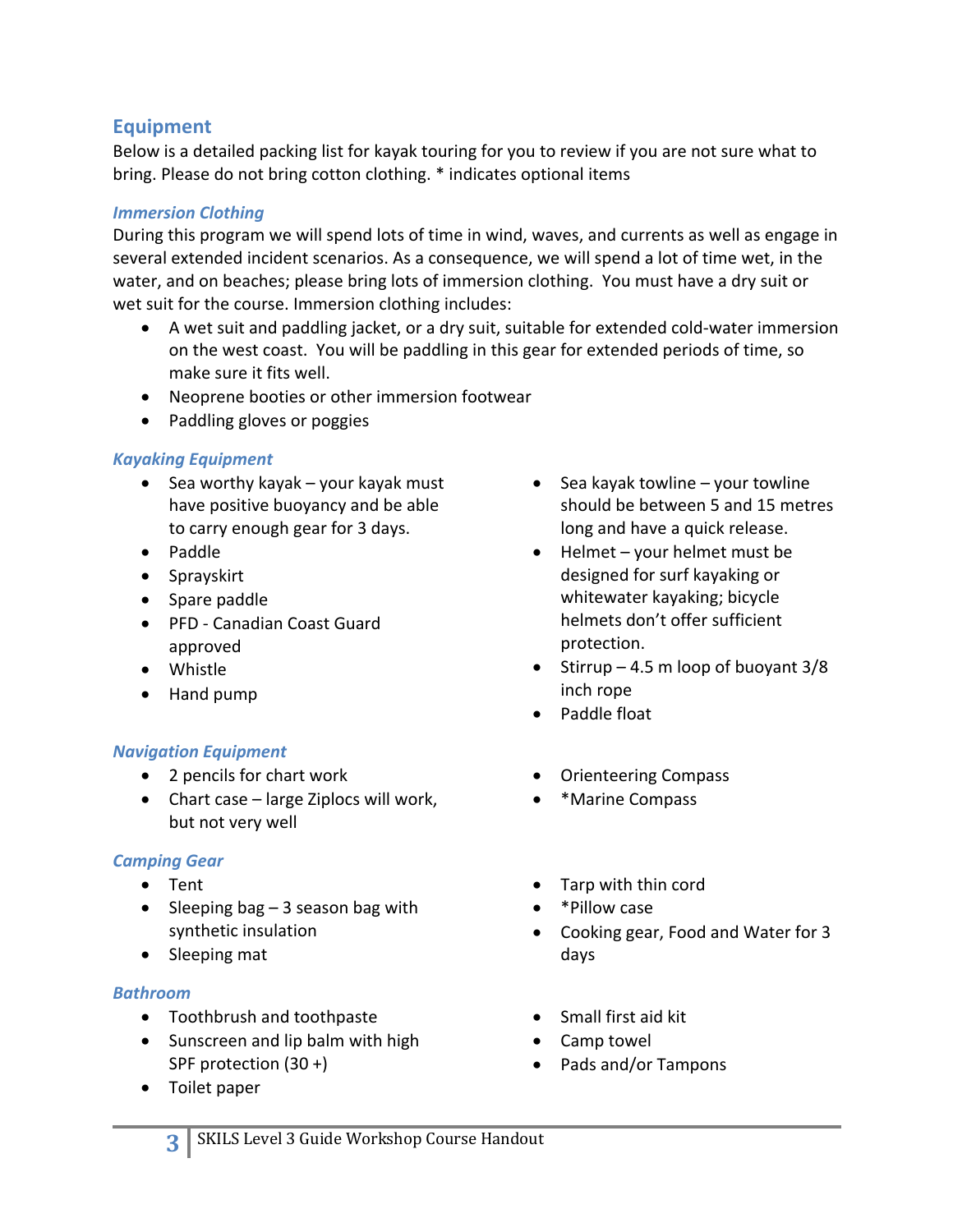#### *Personal Clothing*

#### **Torso**

- Rain Jacket
- 2 fleece or wool sweaters/jackets
- 2 pair long jane/john tops

#### **Legs**

- Rain Pants
- 2 pair pants At least one should be made of nylon
- 1 pair fleece or wool pants

#### **Feet**

- 3 pair warm sock made with synthetics and/or wool
- 2 pair liner socks Polypropylene or wool are common materials

#### **Head**

#### **Hands**

• 1-2 pair of fleece or wool gloves

#### **Miscellaneous Gear**

- Headlamp or Flashlight with extra batteries
- Notebook with pencils and/or pens
- Water bottle
- Pocket Knife

#### **Optional Items**

- Binoculars
- Flares
- 2 t-shirts
- 1 wind breaker
- 1 pair long john/jane bottoms
- 1 pair shorts
- Bathing suit
- 1 pair camp shoes Sneakers work well
- 1 pair rubber boots
- 1 pair sport sandals
- 2 wool or fleece caps 1 Brimmed hat or baseball cap
	- Sunglasses with good UV protection with retriever strap
	- Spare garbage bags and Ziploc's
	- Lots of snacks for the entire program
	- VHF Marine Radio or Weather Radio
	- Cell Phone
	- GPS
	- Thermos

#### **Packing your gear**

You will need to waterproof at least your clothing and sleeping bag. Depending on how watertight your kayak is, you can pack the rest of your gear loose or in Ziploc's inside nylon stuff sacks. Here are two packing methods that work well. In fact, we usually use a combination of the two when we pack. Remember to leave room for group gear.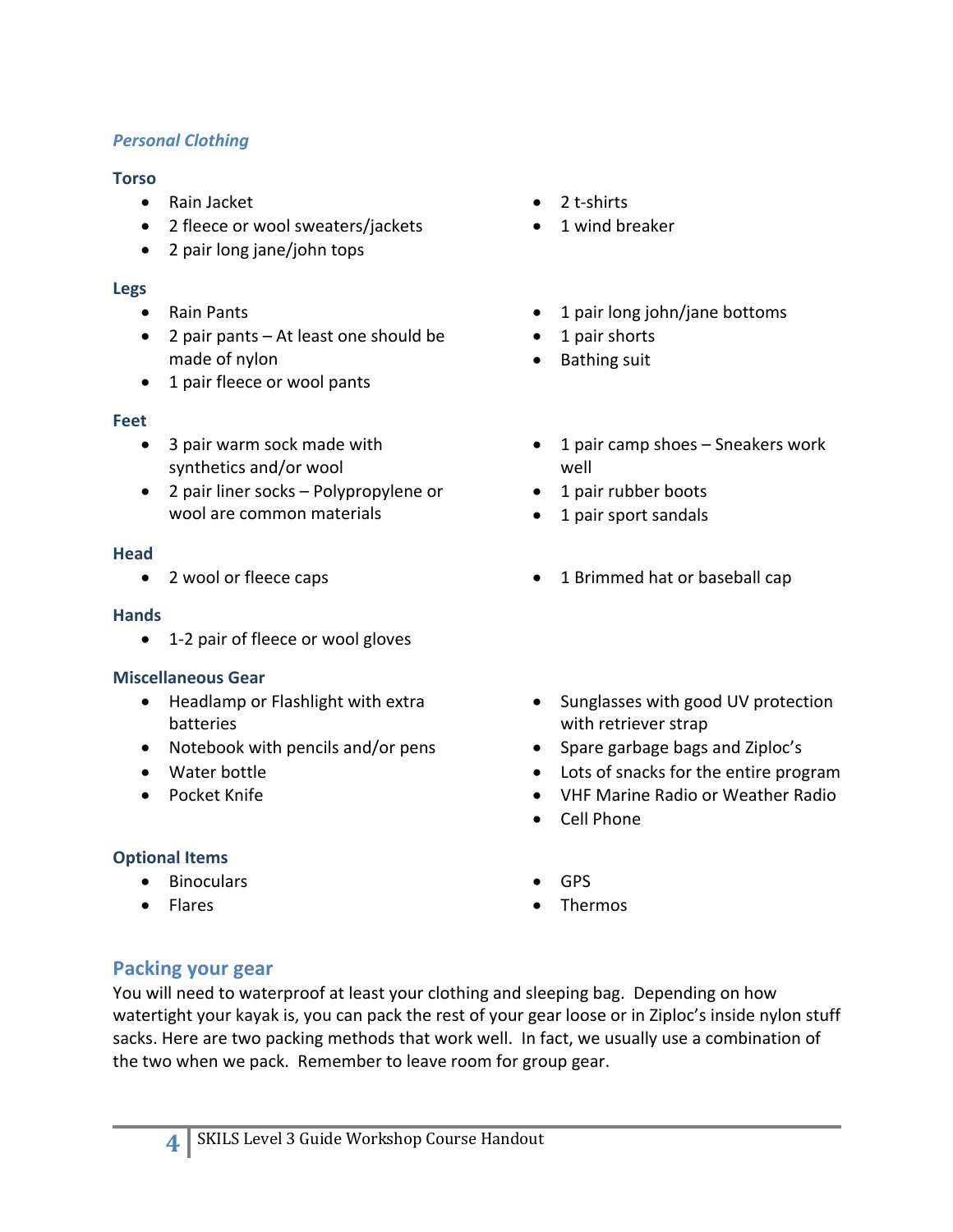#### **Dry Bag Method**

Dry Bags are especially designed for paddle sports and are available at most sporting goods stores. Depending on the closure system they do not always keep all the water out. Test them in the shower before the trip. You will need two 20 litre bags for your sleeping bag and bulky clothing and two or three 10 to 15 litre bags for your other clothing and gear.

#### **Stuff Sack with Garbage Bag Liner Method**

This is the tried and true method of years gone by. Line a stuff sack with a garbage bag. Pack as normal. Squeeze the air out before twisting the garbage bag top. Don't tie the garbage bag or use twist ties. Simply tuck the twisted end down into the stuff sack before drawing the top closed. This technique is reliable but not durable, so make sure you bring extra bags with you. You can improve the durability of this system by adding a 2<sup>nd</sup> stuff sack into the garbage bag creating a plastic sandwich. This method takes up less room than dry bags and makes the kayak easier to pack.

#### **Some suggestions for packing**

- Lots of smaller bags are better than a few larger ones
- A large duffel bag is useful for transporting all your small bags to and from the water
- A large Tupperware is good for storing wet gear in your car

#### **Charts/Maps and other Resources**

Navigation and Weather are important components to this course. In order to participate effectively, you will need some specific resources. These resources are available online from www.charts.gc.ca or other distributors. You can also rent a chart and chart case at https://skils.ca/rentals/.

• CHS Chart 3673 Clayoquot Sound.

### **Course Outline**

This is a general outline for the Level Three Workshop. Depending on location, class size, and conditions, the schedule will change. The course covers a lot of material in a very short period of time; candidates are discouraged from planning anything else during this period.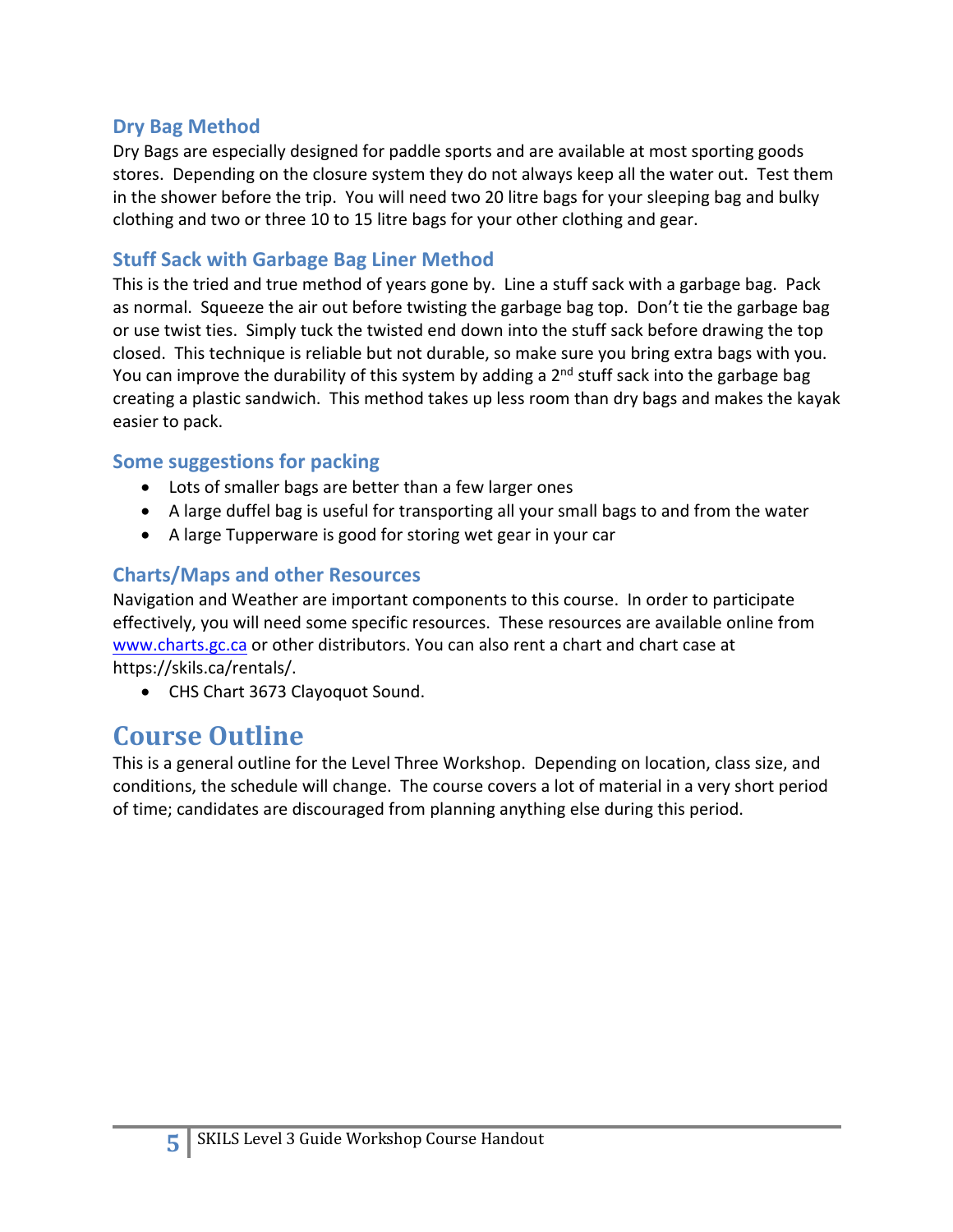|                                             | Morning                                                          | Afternoon                                                                   | Evening                                                                                              |
|---------------------------------------------|------------------------------------------------------------------|-----------------------------------------------------------------------------|------------------------------------------------------------------------------------------------------|
| Day One<br>Tofino and<br>Clayoquot<br>Sound | <b>Introductions</b><br>Paperwork<br>Packing<br><b>Traveling</b> | Traveling to campsite<br><b>Scenarios</b><br>Navigation                     | Route planning<br>Weather interpretation                                                             |
| Day Two<br>Clayoquot<br>Sound               | Surfing session                                                  | <b>Strokes</b><br><b>Rescues</b><br>Navigation                              | Weather interpretation<br>Mock written exam<br>Individual feedback<br>about the mock written<br>exam |
| Day Three                                   | <b>Scenarios</b><br>Paddling in currents                         | Scenarios<br>Paddling back to Tofino<br>Group and individual<br>debriefings | Driving back home                                                                                    |

## **Log Books**

Throughout the course we will be recording navigation, weather, and other information. You need to have a central location to keep track of this information. We suggest a Rite in the Rain™ notebook; pencils write well in these notebooks even when wet. Please bring a couple of pencils.

## **Course Preparation Package**

Thirty (30) days prior to the course, we will give you access to our online classroom. You are required to do the reading in the online classroom prior to the start of the course. This will help you to learn faster, reduce your stress, and get the best out of the in person section of the course. It will also help you succeed in your written exam. The "Above and Beyond" sections of the online classroom are not mandatory but if you are super keen, curious, or have time, you can learn much more in these sections. The online classroom is based on content from our books and training manuals. When we meet you on the first morning of the course, we will give you the hard copies so you can easily review the information when needed. If you don't have access to the internet prior to the course, we can ship you the hard copies of the training manuals. The cost is Ca \$25 if you are within Canada and will vary to other countries. Most of the reading in our online classroom is from our training manuals. Also, some people prefer to read hard copies instead of reading a computer screen.